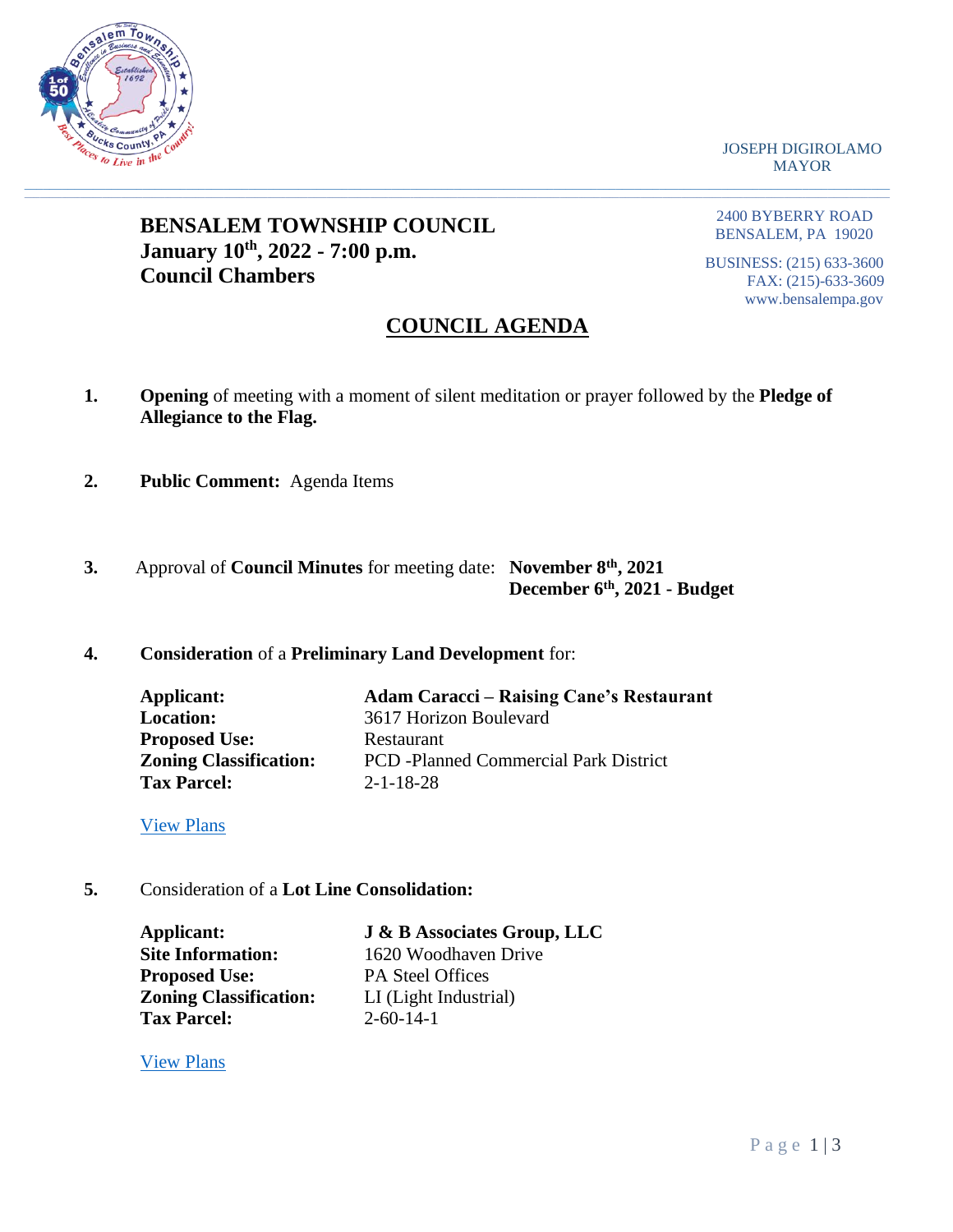## **6. Consideration** of a **Preliminary Land Development** for:

| Applicant:                    | <b>Johnson Development Associates, Inc.</b> |
|-------------------------------|---------------------------------------------|
| <b>Location:</b>              | 2600 State Road                             |
| <b>Proposed Use:</b>          | Warehouse/Distribution                      |
| <b>Zoning Classification:</b> | R-55 - Riverfront Revitalization District   |
| <b>Tax Parcel:</b>            | $2 - 65 - 21$                               |

### [View Plans](https://www.bensalempa.gov/uploads/2/4/9/3/24936441/state_rd_2600_-_prel_ld_-_revised_plan_2.pdf)

### **7.** Consideration of a **Lot Line Consolidation:**

| Applicant:                    | <b>Jack Lyons - JD PART RTY LP</b>              |
|-------------------------------|-------------------------------------------------|
| <b>Site Information:</b>      | 1700 Byberry Road & 1682 Byberry Road           |
| <b>Proposed Use:</b>          | Office/Warehouse/Residential                    |
| <b>Zoning Classification:</b> | LI - Light Industrial $\& R-A - Rural District$ |
| <b>Tax Parcel:</b>            | $2-45-58$ & $2-33-105$                          |

#### [View Plans](https://www.bensalempa.gov/uploads/2/4/9/3/24936441/byberry_rd_1700___1682_-_revised_plan.pdf)

### **8. Consideration** of a **Land Development Extension Agreement** for:

| Applicant:         | <b>VIP Wireless Holdings, LLC</b> |
|--------------------|-----------------------------------|
| <b>Location:</b>   | 1411 Ford Road                    |
| <b>Tax Parcel:</b> | $2 - 45 - 31 - 1$                 |

## **9. Consideration** of a **Land Development Extension Agreement** with:

| Applicant:         | <b>Waterside Phase 1, LLC</b> |
|--------------------|-------------------------------|
| Location:          | Waterside                     |
| <b>Tax Parcel:</b> | 2-65-22, 2-64-139 & 2-64-138  |

- **10. Consideration** of a **Reduced Permit Fee** for **Bensalem School District,** located at **3000 Donallen Drive, Bensalem, PA.**
- **11.** Consideration of **Escrow Releases** for:

| <b>A. Developers Request:</b> | VIP Wireless Holdings, Inc. – Release #1 - Revised |
|-------------------------------|----------------------------------------------------|
| <b>Location:</b>              | 1411 Ford Road                                     |
| <b>Tax Parcel:</b>            | $2 - 45 - 31 - 1$                                  |
| Amount:                       | \$98,318.75                                        |